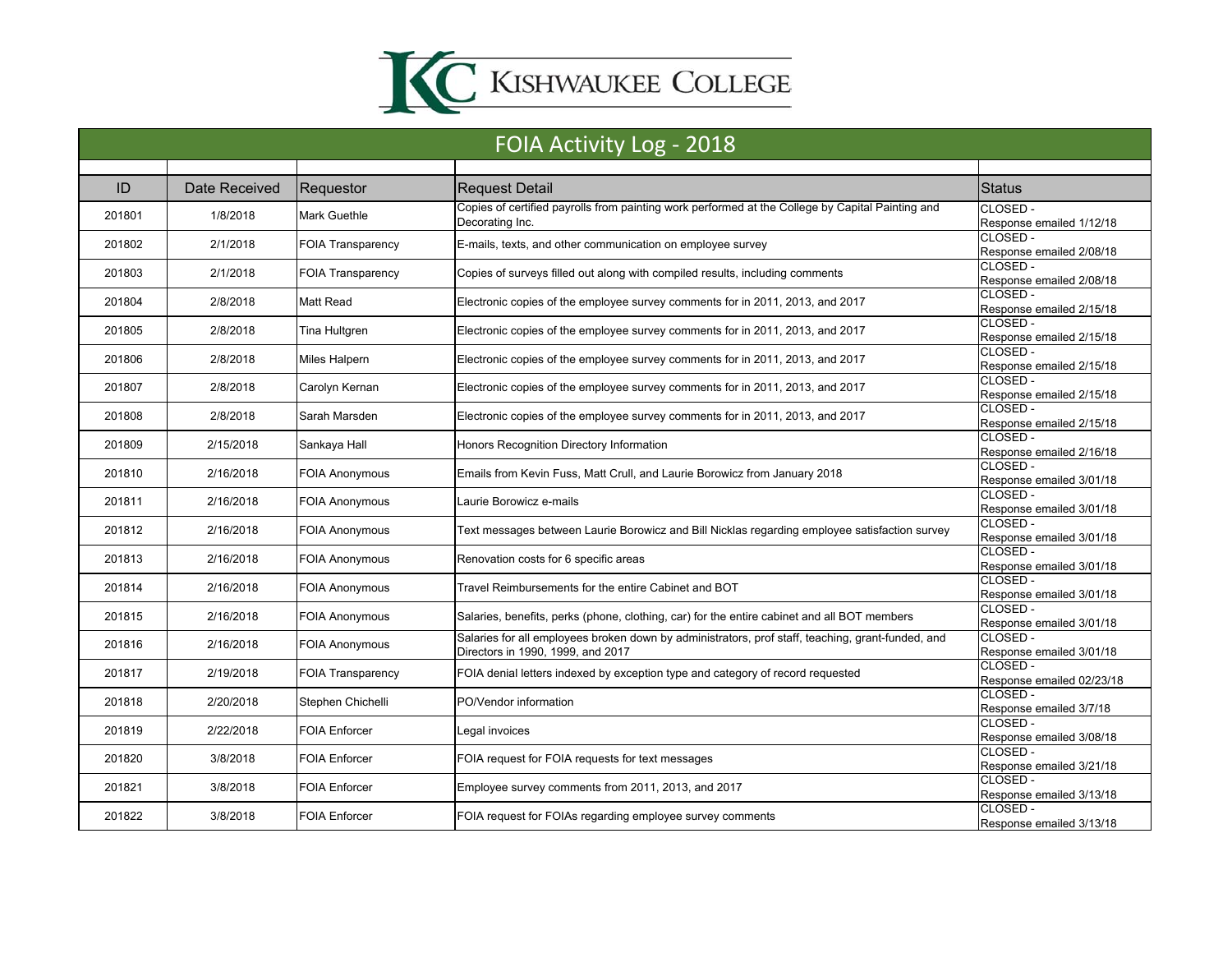| 201823 | 3/8/2018  | <b>FOIA Enforcer</b>                                        | Provide documented evidence of searches conducted text messages including methods and<br>results of search for responsive messages. This includes all searches done for electronic<br>records on private devices.         | CLOSED -<br>Response emailed 3/21/18    |
|--------|-----------|-------------------------------------------------------------|---------------------------------------------------------------------------------------------------------------------------------------------------------------------------------------------------------------------------|-----------------------------------------|
| 201824 | 3/27/2018 | <b>FOIA Enforcer</b>                                        | Attachement to an e-mail                                                                                                                                                                                                  | CLOSED -<br>Response emailed 4/10/18    |
| 201825 | 3/27/2018 | <b>FOIA Enforcer</b>                                        | Metadata for employee survey files? The College is seeking clarification from requestor.                                                                                                                                  | CLOSED -<br>Response emailed 4/10/18    |
| 201826 | 3/27/2018 | FOIA Enforcer                                               | Metadata for "FOIA requests and responses" perhaps related to the employee survey files, but as of<br>4/3/18, the College is unsure what this request is for.                                                             | CLOSED -<br>Response emailed 4/10/18    |
| 201827 | 3/27/2018 | <b>FOIA Enforcer</b>                                        | Metadata for FOIA requests and responses.                                                                                                                                                                                 | CLOSED -<br>Response emailed 4/10/18    |
| 201828 | 3/27/2018 | <b>FOIA Enforcer</b>                                        | Metadata for emails regarding the comments of the Noel Levitz employee satisfaction for the<br>years 2011, 2013, and 2017.                                                                                                | CLOSED -<br>Response emailed 4/10/18    |
| 201829 | 3/27/2018 | FOIA Enforcer                                               | Settlement agreements from Jan 1, 2012 to March 27, 2018                                                                                                                                                                  | CLOSED -<br>Response emailed 4/10/18    |
| 201830 | 4/11/2018 | <b>Bob Williams</b>                                         | Names and contact information for all part time staff.                                                                                                                                                                    | CLOSED -<br>Responded emailed 4/17/2018 |
| 201831 | 4/14/2018 | <b>FOIA Enforcer</b>                                        | All video recordings of Dr. Laurie Borowicz, including but not exclusive to her recap of<br>Board meetings.                                                                                                               | CLOSED -<br>Responded emailed 4/20/2018 |
| 201832 | 4/14/2018 | <b>FOIA Enforcer</b>                                        | Logs (metadata) of all video recordings files uploaded to YouTube                                                                                                                                                         | CLOSED -<br>Responded emailed 4/20/2018 |
| 201833 | 4/17/2018 | <b>Bob Williams</b>                                         | Names and contact information for all maintenance/custodial staff.                                                                                                                                                        | CLOSED-<br>Responded emailed 4/23/2018  |
| 201834 | 4/17/2018 | <b>Bob Williams</b>                                         | Names and contact info for all bookstore and cafeteria staff. Support staff contract.                                                                                                                                     | CLOSED -<br>Responded emailed 4/23/2018 |
| 201835 | 4/17/2018 | <b>Bob Williams</b>                                         | Copy of the KCSS contract.                                                                                                                                                                                                | CLOSED-<br>Responded emailed 4/23/2018  |
| 201836 | 5/9/2018  | Katie Finlon<br>(Daily Chronicle)                           | All Title IX requests between faculty and students at Kishwaukee College over the previous 5 years.                                                                                                                       | CLOSED -<br>Response emailed 5/11/2018  |
| 201837 | 5/31/2018 | M AndyFarm                                                  | President's Evaluation process including public forum feedback and board evaluation feedback.                                                                                                                             | CLOSED -<br>Response emailed 6/06/2018  |
| 201838 | 5/31/2018 | <b>WLBK News</b>                                            | Flavio Leanos-Macias application, resume and reference letters as it pertains to his employment as<br>work for the Upward Bound Program                                                                                   | CLOSED -<br>Response emailed 6/07/2018  |
| 201839 | 6/6/2018  | <b>SmartProcure</b>                                         | Any and all purchasing records from 2018-02-28 (yyyy-mm-dd) to current.                                                                                                                                                   | CLOSED -<br>Response emailed 6/19/18    |
| 201840 | 6/8/2018  | M AndyFarm                                                  | 2010 referendum information and documents including copies of brochures, handouts, and/or<br>frequently asked questions provided by Kish College to the public prior to the referendum vote.                              | CLOSED -<br>Response emailed 6/13/18    |
| 201841 | 6/18/2018 | M AndyFarm                                                  | Request of the names of the previous chief financial officers or treasures since 2010.                                                                                                                                    | CLOSED -<br>Response emailed 6/25/18    |
| 201842 | 6/26/2018 | M Mags                                                      | Request for documents (including any presentation materials) that were distributed at the June12<br>Board Meeting for the agenda item:<br>Capital Budget- B.Nicklas & J. Hansen                                           | CLOSED -<br>Response emailed 6/28/18    |
| 201843 | 7/12/2018 | Lexi Cortes<br>News Reporter -<br>Belleville News-Democrat) | College President Laurie Borowicz's resume                                                                                                                                                                                | CLOSED -<br>Response emailed 7/18/18    |
| 201844 | 7/12/2018 | <b>Matt Read</b>                                            | All records related to the college costs of the FOIA request made by Matt<br>Read, Sarah Marsden, Tina Hultgren, and Carolyn Kernan associated with the Fall 2018 employee<br>satisfaction survey.                        | CLOSED -<br>Response emailed 7/25/18    |
| 201845 | 7/18/2018 | M Mags                                                      | 1) Documents/expenditures for the "President Suite Remodeling".<br>[2] Documents that show how the additional \$232,459 in painting expenditures will be used.<br>3) Documents that show the expense of the "Gaming Room" | CLOSED -<br>Response emailed 7/26/18    |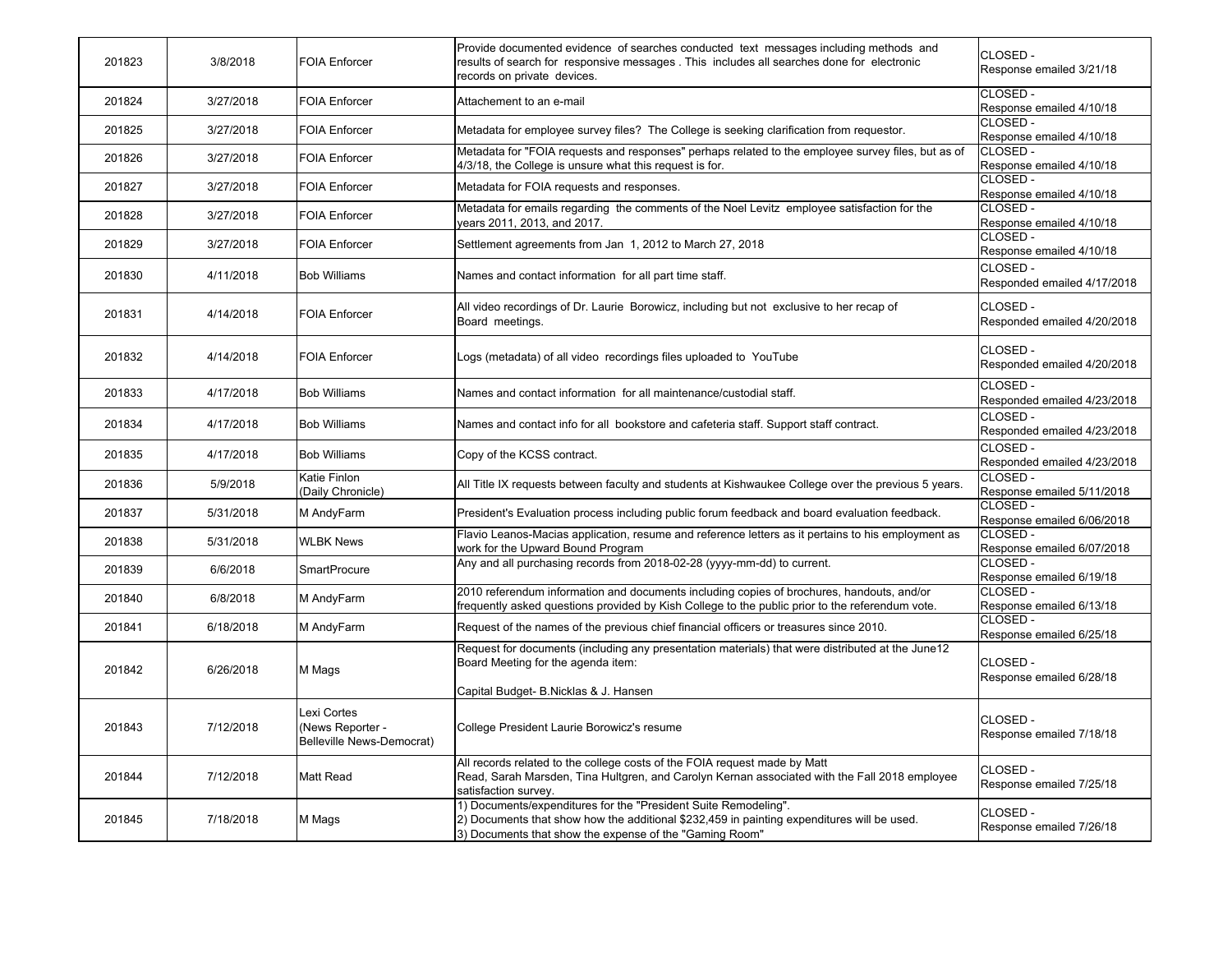| 201846 | 8/3/2018  | John Taylor                      | 1) Total cost to the college for hosting the event, including all supplies, tables,<br>tents, food, drink, promotion, promotional items, extra security, overtime,<br>entertainment, and landscaping materials (plants, pots, lawn ornaments, etc.)<br>[2] Total cost to the college for hiring external contractors leading up to the event<br>including marketing firms, fundraising consultants, caterers, or landscaping/garden maintenance<br>services.                                                                                                                                                                                                                                                                                                                                                                                                                                                                | CLOSED-<br>Response emailed 08/09/18  |
|--------|-----------|----------------------------------|-----------------------------------------------------------------------------------------------------------------------------------------------------------------------------------------------------------------------------------------------------------------------------------------------------------------------------------------------------------------------------------------------------------------------------------------------------------------------------------------------------------------------------------------------------------------------------------------------------------------------------------------------------------------------------------------------------------------------------------------------------------------------------------------------------------------------------------------------------------------------------------------------------------------------------|---------------------------------------|
| 201847 | 8/7/2018  | Jared Rutecki<br>(bettergov.org) | Please provide me with records sufficient to show all cases where a plaintiff or plaintiffs were paid -- by<br>verdict, settlement or satisfaction -- as the result of a sexual misconduct or sex/gender discrimination<br>claim, from January 1, 2008 to the present.                                                                                                                                                                                                                                                                                                                                                                                                                                                                                                                                                                                                                                                      | CLOSED -<br>Response emailed 08/14/18 |
| 201848 | 8/9/2018  | John Taylor                      | 1) The contract between kish and Blumen Gardens for the "maintenance and repair work (that) was<br>necessary due to heavy rains in the area"<br>[2] Records or information held by kish that shows the date(s) the work by Blumen Gardens was done                                                                                                                                                                                                                                                                                                                                                                                                                                                                                                                                                                                                                                                                          | CLOSED -<br>Response emailed 08/16/18 |
| 201849 | 8/15/2018 | <b>Mark Guethle</b>              | Copies of certified payroll records for Capital Painting, in regards to the recent Gymnasium painting<br>project.                                                                                                                                                                                                                                                                                                                                                                                                                                                                                                                                                                                                                                                                                                                                                                                                           | CLOSED -<br>Response emailed 08/22/18 |
| 201850 | 8/21/2018 | M AndyFarm                       | 1) The receipt or detailed invoice for the \$40,000 emergency landscaping expenditure approved by the<br>board on August 14, 2018.<br>(2) The names, position, and date of separation for all non-union employees who have resigned from<br>Kish since May 1, 2018.                                                                                                                                                                                                                                                                                                                                                                                                                                                                                                                                                                                                                                                         | CLOSED -<br>Response emailed 08/28/18 |
| 201851 | 8/21/2018 | John Taylor                      | 1) Per the policy on the kish website (5.11), provide the documents or emails or texts that show the<br>approval of these emergency expenditures by the president or his or her designee along with the date<br>of that approval.<br>2) Provide the document that shows the deductible amount in the schools property/casualty insurance<br>policy for property damage<br>3) Provide a copy of the claim the school filed for the damage that resulted as a result of the<br>emergency that required the \$40,000 of expenditure<br>4) Provide documents, emails, or texts that show how the emergency required the school to purchase<br>75 hydrangeas for \$3,819<br>[5] Provide documents, emails, or texts that show how the emergency required the school to hire<br>someone to weed<br>6) Provide documents, emails, or texts that show how the emergency required the school to hire<br>someone to create tree rings | CLOSED -<br>Response emailed 08/28/18 |
| 201852 | 8/28/2018 | M AndyFarm                       | 1) Please provide the names and titles of kish administrators on the payroll during the fall of 2015 (feel<br>free to choose a date of your convenience).<br>[2] Provide the names and titles of all kish administrators on the payroll as of August 28, 2018.<br>3) Provide a blank copy of the Exit Interview form used when employees leave the school<br>4) Provide the presentation and documents for the "Strategic Planning Draft Document" presented at<br>the August 14, 2018 meeting.                                                                                                                                                                                                                                                                                                                                                                                                                             | CLOSED -<br>Response emailed 09/05/18 |
| 201853 | 9/4/2018  | M AndyFarm                       | Fall 2018 enrollment data and credit hours                                                                                                                                                                                                                                                                                                                                                                                                                                                                                                                                                                                                                                                                                                                                                                                                                                                                                  | CLOSED -<br>Response emailed 09/12/18 |
| 201854 | 9/5/2018  | John Taylor                      | 1) The names of all members of the school's foundation board as of June 1, 2018.<br>2) Documents that show any payments the school made to any foundation member or their business<br>from January 2016 to current (Sept 4, 2018)<br>3) All emails, texts, or other communication regarding Blumen Gardens, the cost of the work they did<br>the planning of the work they did, and all matters related to the \$40,000 of expenditure approved by<br>the board August 14.<br>4) The school's policy or procedure for retaining and destroying e-mails and texts                                                                                                                                                                                                                                                                                                                                                            | CLOSED -<br>Response emailed 09/12/18 |
| 201855 | 9/11/2018 | M AndyFarm                       | 1) Contract between the school and JNS. Also, include all invoices or money paid to JNA in 2017 and CLOSED -<br>2018                                                                                                                                                                                                                                                                                                                                                                                                                                                                                                                                                                                                                                                                                                                                                                                                        | Response emailed 09/18/18             |
| 201856 | 9/14/2018 | John Taylor                      | 1) Document that shows how the college accomplishes their records disposal policy (i.e. the length of<br>time necessary to retain such records as payroll information, state grants programs, all financial<br>records of the institution, and personnel records).<br>2) Name and contact information for the Vice President of Institutional Effectiveness                                                                                                                                                                                                                                                                                                                                                                                                                                                                                                                                                                 | CLOSED -<br>Response emailed 09/21/18 |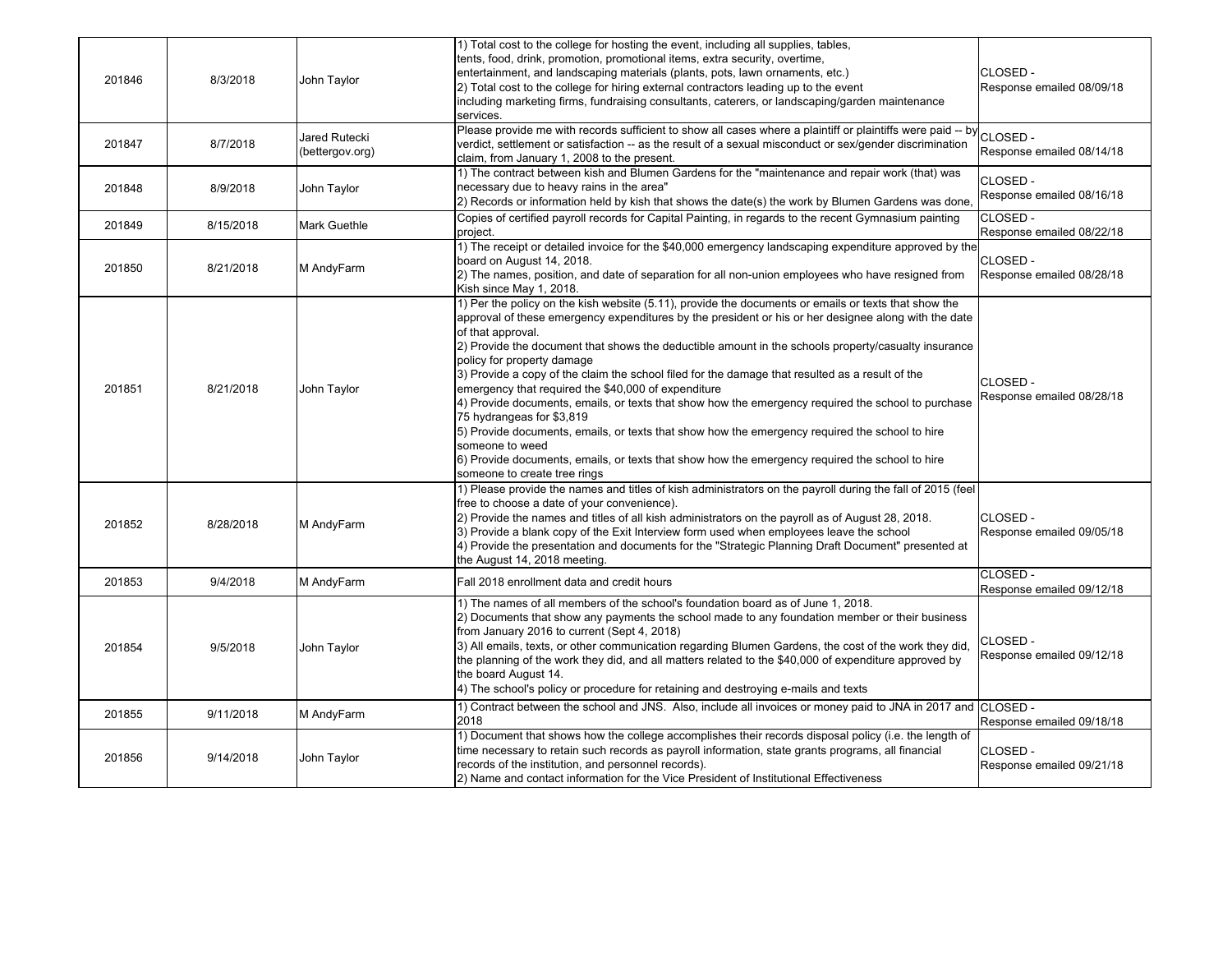| 201857 | 9/17/2018  | M AndyFarm                       | 1) Total cost for the new photos of the Board that are on the website<br>(individual and group pictures)<br>2) All invoices regarding the new Board of Trustees display unveiled this past weekend, including the<br>cost of photos, signage, design, and framing.<br>3) Total amount of Foundation salaries, benefits, and other foundation expenses/transfers paid by kish Response emailed 09/24/18<br>in FY18.<br>4) Total amount of Foundation salaries, benefits, and foundation expenses/transfers budgeted to be<br>paid by kish in FY19.                                                                                                                                                                                                                                                                                                                                                                                                                                                                                                                                                                                                                                                                                                                   | CLOSED -                                           |
|--------|------------|----------------------------------|---------------------------------------------------------------------------------------------------------------------------------------------------------------------------------------------------------------------------------------------------------------------------------------------------------------------------------------------------------------------------------------------------------------------------------------------------------------------------------------------------------------------------------------------------------------------------------------------------------------------------------------------------------------------------------------------------------------------------------------------------------------------------------------------------------------------------------------------------------------------------------------------------------------------------------------------------------------------------------------------------------------------------------------------------------------------------------------------------------------------------------------------------------------------------------------------------------------------------------------------------------------------|----------------------------------------------------|
| 201858 | 9/18/2018  | M AndyFarm                       | List of all resignations since August 1                                                                                                                                                                                                                                                                                                                                                                                                                                                                                                                                                                                                                                                                                                                                                                                                                                                                                                                                                                                                                                                                                                                                                                                                                             | CLOSED -<br>Response emailed 09/19/18              |
| 201859 | 9/19/2018  | <b>SmartProcure</b>              | Purchasing records from 2018-06-18 to current                                                                                                                                                                                                                                                                                                                                                                                                                                                                                                                                                                                                                                                                                                                                                                                                                                                                                                                                                                                                                                                                                                                                                                                                                       | CLOSED -<br>Response emailed 09/26/18              |
| 201860 | 9/24/2018  | M AndyFarm                       | 1) The document(s) where you noted the date a member of the public body received written requests<br>on Sept 4 and Sept 10.<br>2) The document(s) where you made a notation of day the school's response was due.<br>3) Provide a document or email that shows the date the school submitted the final response to<br>information requests received by your public body on Sept 4, 2018 and Sept 10, 2018.<br>4) Provide the completed Exit Interview forms (I understand they may need to be completely redacted)<br>for the following former employees: John Acardo, Michele Bolden, Matthew Feuerborn, Kevin Fuss,<br>Rob Galick, Sedgwick Harris, Marshall Hayes, Mark Lanting, Jaime Long, Nancy Partch, Sara Pohl,<br>and Beth Young.<br>5) Provide a copy of the most recent letter (or e-mail) the school sent to the Public Access Counselor<br>that identified who the school's OMA Designee(s) are.<br>6) Provide the most recent document or certificate that shows when the OMA Designee(s) completed<br>the Public Access Counselor's OMA electronic training, as is listed here:<br>http://foia.ilattorneygeneral.net/pdf/Open_Meeting_Act_Designees.pdf<br>7) If not on the website, please provide the e-mail address of the school's OMA Designee | CLOSED -<br>Response emailed 10/01/18              |
| 201861 | 10/3/2018  | M AndyFarm                       | Change response date on previous request dated September 18, 2018                                                                                                                                                                                                                                                                                                                                                                                                                                                                                                                                                                                                                                                                                                                                                                                                                                                                                                                                                                                                                                                                                                                                                                                                   | CLOSED -<br>Response emailed 10/10/18              |
| 201862 | 10/5/2018  | Databid                          | Request for the bid opening tabulation or apparent low bidder on the baseball netting replacement                                                                                                                                                                                                                                                                                                                                                                                                                                                                                                                                                                                                                                                                                                                                                                                                                                                                                                                                                                                                                                                                                                                                                                   | CLOSED -<br>Response emailed 10/10/18              |
| 201863 | 10/9/2018  | M AndyFarm                       | 1) List of all school employees who resigned or who were terminated from Sept 1, 2018 to October 8,<br>2018.<br>2) Documents that show the school fulfilled their part of the contract language for Jaime Long, Mark<br>Lanting, and Matt Feuerborn. In other words, please send me copies of the document(s) that<br>demonstrates the school's: mutual consent, or redacted permanent disability documents, or the<br>termination for cause documents.<br>3) The "key indicators" information shared at the Board meeting on October 9.                                                                                                                                                                                                                                                                                                                                                                                                                                                                                                                                                                                                                                                                                                                            | CLOSED -<br>Response emailed 10/17/18              |
| 201864 | 10/10/2018 | <b>Chicagoland Construction</b>  | Request for the bid opening tabulation or apparent low bidder on the baseball netting replacement                                                                                                                                                                                                                                                                                                                                                                                                                                                                                                                                                                                                                                                                                                                                                                                                                                                                                                                                                                                                                                                                                                                                                                   | CLOSED -<br>Response emailed 10/11/18              |
| 201865 | 10/10/2018 | iParametrics                     | Emergency Planning and Training Services RFP Proposals and evaluation sheets                                                                                                                                                                                                                                                                                                                                                                                                                                                                                                                                                                                                                                                                                                                                                                                                                                                                                                                                                                                                                                                                                                                                                                                        | CLOSED -<br>Response emailed 10/11/18              |
| 201866 | 10/18/2018 | M AndyFarm                       | Provide the documents, memos, emails, or minutes from a meeting that demonstrate how Kishwaukee<br>College fulfilled its contract obligations under the termination portion of the employment contracts it<br>entered into with Jaime Long, Mark Lanting, and Matt Feuerborn.                                                                                                                                                                                                                                                                                                                                                                                                                                                                                                                                                                                                                                                                                                                                                                                                                                                                                                                                                                                       | <sup>e</sup> CLOSED -<br>Response emailed 10/25/18 |
| 201867 | 10/23/2018 | <b>Matt Read</b>                 | 1) All written policies of Kishwaukee College related to the assignment of keys to classrooms including<br>the date in which the policy was ratified.<br>2) The key request form for Matt Read for classroom B-2307.<br>3) The key request form for all faculty members for classroom key requests, specifically the rationale<br>for the key request, from January 2017 through the present date.                                                                                                                                                                                                                                                                                                                                                                                                                                                                                                                                                                                                                                                                                                                                                                                                                                                                  | CLOSED -<br>Response emailed 10/30/18              |
| 201868 | 10/26/2018 | M Mags                           | Copy, or a link to a copy, of the AQIP Pathway Systems Appraisal Report.                                                                                                                                                                                                                                                                                                                                                                                                                                                                                                                                                                                                                                                                                                                                                                                                                                                                                                                                                                                                                                                                                                                                                                                            | CLOSED -<br>Response emailed 11/02/18              |
| 201869 | 10/30/2018 | Phi Nguyen<br>(marketsphere.com) | 1) Outstanding and refundable credit balances.<br>2) Checks exempt from Unclaimed Property Reporting.<br>3) Unclaimed, uncashed, undeliverable, staled-dated, voided, overdue and/or outstanding payments or Response emailed 11/14/18<br>checks/warrants issued and owed by Kishwaukee College                                                                                                                                                                                                                                                                                                                                                                                                                                                                                                                                                                                                                                                                                                                                                                                                                                                                                                                                                                     | CLOSED -                                           |
| 201870 | 11/6/2018  | Jared Rutecki<br>(bettergov.org) | School's total compensation in payroll expenditures for the year 2017 for the athletic department,<br>including salary and all additional payments.                                                                                                                                                                                                                                                                                                                                                                                                                                                                                                                                                                                                                                                                                                                                                                                                                                                                                                                                                                                                                                                                                                                 | CLOSED -<br>Response emailed 11/08/18              |
|        |            |                                  |                                                                                                                                                                                                                                                                                                                                                                                                                                                                                                                                                                                                                                                                                                                                                                                                                                                                                                                                                                                                                                                                                                                                                                                                                                                                     |                                                    |